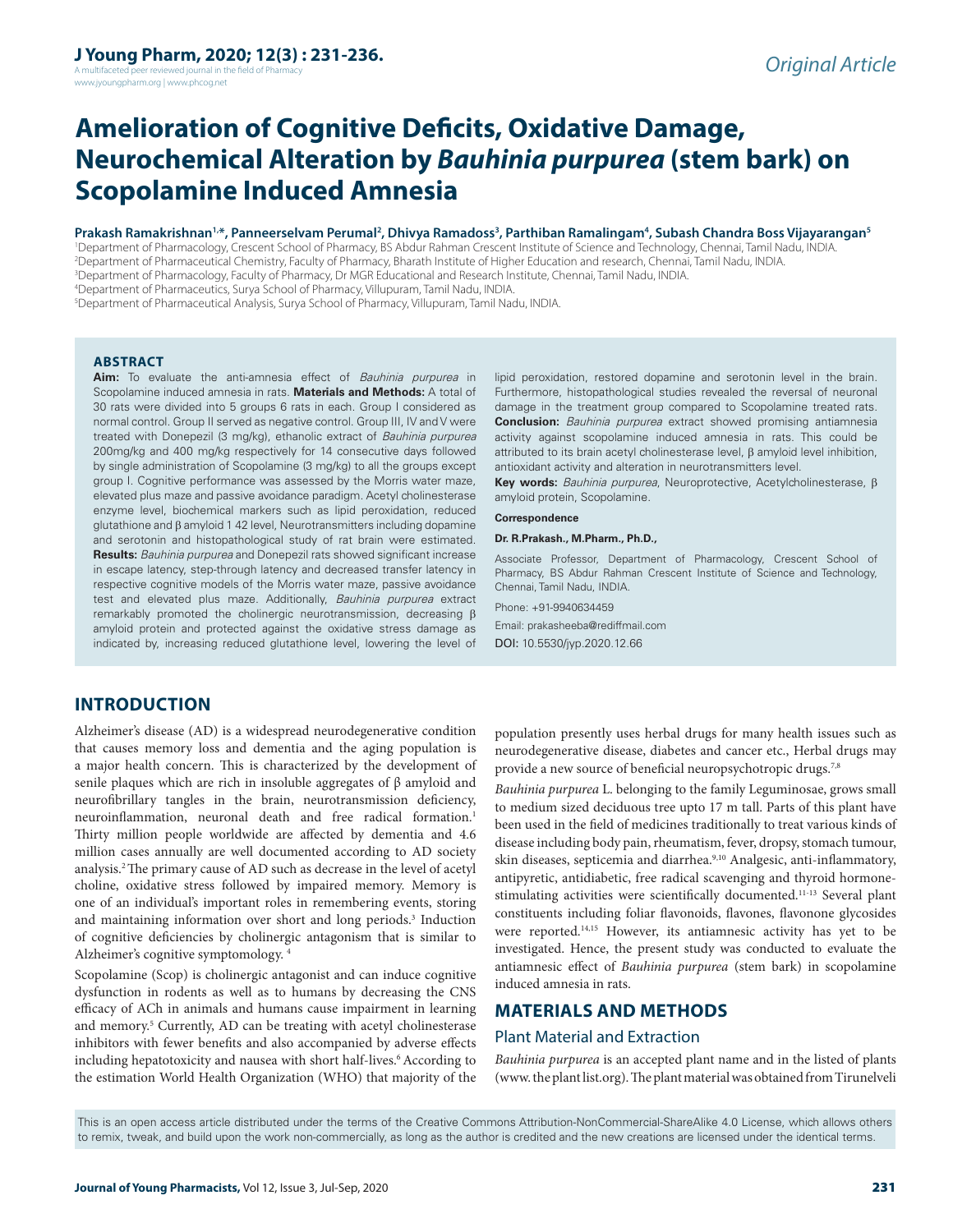dist, Tamil Nadu, India. It was authenticated by Dr. Pandikumar, Scientist, Department of Ethanopharmacology, Loyola Institute of Entomology and Chennai. The stem bark was cleaned, dried and coarsely powdered. The coarse powder was weighed and extracted with 70% ethanol (68– 78°C) in Soxhlet apparatus. Using a rotary evaporator, the extract was concentrated to dryness and eventually air-dried thoroughly to clear all traces of the solvent. The yields of the ethanol extract were found to be 1.0% (w/w), respectively

### Animals

Adult male wistar rats (weighing 180- 200g: 30 rats) were procured from CL Baid Metha College of Pharmacy, Chennai and divided into five groups of six in each. Rats were housed in cages in groups of six per cage and maintained under natural light and dark cycle and standard laboratory conditions. Before going to conduct the experiment rats should be acclimatized for a week with *ad libitum* free access to food and water. Behavioral tests were performed in a quiet environment from 9.00 am to 11.00 am to prevent circadian variability. All the experimental procedures were carried out in accordance with the CPCSEA guidelines. IAEC approval No. IAEC/LX/05/CLBMCP/2018.

# Drugs and Chemicals

Scopolamine (Sigma Aldrich, New Delhi), Donepezil (Eisai Pharmaceuticals Ltd., Mumbai). ELISA kit for rat Aβ1-42 (YH Bioresearch Laboratory, Shanghai, China). All other chemicals and reagents unless specified were of analytical grade. All the drug solutions were freshly prepared and use.

### Experimental design

Three behavioral models were used to assess learning and memory, namely Morris water maze (MWM), elevated plus maze (EPM) and modified passive avoidance study. Rats were randomly divided into five groups (*n*=6/group); Group I– Normal control (Vehicle 0.9% Nacl i.p.), Group II – Negative control (Vehicle + scop 3 mg/kg., i.p.,) Group III – Standard drug (Donepezil 3 mg/kg., i. p.+ scopolamine 3 mg/kg, i.p.), Group IV- Low dose ethanolic extract of *Bauhinia purpurea* (EEBP 200 mg/kg., p.o.+ Scopolamine 3 mg/kg, i.p ) and Group V- High dose of ethanolic extract of *Bauhinia purpurea* (EEBP 400 mg/kg., p.o.+ Scopolamine 3 mg/kg, i.p). The rats were administered every 24h interval with respective drugs for 14 consecutive days. Memory evaluation parameter such as MWM, EPM and passive avoidance acquisition trail was carried out on the 14th day, intraperitoneal administration of Scopolamine 3 mg/kg was administered to all the groups except normal control group after completion of acquisition trail. The timeline scheme of the experiment is shown in Figure 1.

### Screening Methods for Amnesia

### *Elevated plus-maze test*

Memory enhancement index screening was conducted in rats using elevated plus maze. Every rat was placed in the elevated plus maze apparatus at the end of an open arm. The time required for each rat to enter to the closed arm was deemed to be transfer latency (TL). Each rat allotted cutoff time is 180 s and the retention trial was performed 24 hr after the first trial, transfer latency was reported in a manner similar to that previously described. Shortened transfer latency was used as an indicator of memory improvement.<sup>16</sup>

### Morris water maze

Spatial learning and memory were evaluated by the Morris water maze. The procedure included two steps. The first step was the place navigation test from day 1 to 4, in which the escape latency (EL) (the time required to escape onto the hidden platform) was used to evaluate learning and memory function. Mice that found the platform were allowed to remain on the platform for 20 s and were then returned to the home cage. If mice did not reach the platform within 120 s, it was gently guided to the platform by the experimenter, where it remained for 20 s. The last trial was regarded as the probe test. The second step was the spatial probe test on day 5 after removal of the platform and after the space navigation test, which was performed to test the ability of mice to find the removed platform by memory.17

#### *Passive shock avoidance test*

The step-through passive avoidance apparatus consisted of an illuminated chamber (11.5 cm  $\hat{A}$  9.5 cm  $\hat{A}$  11 cm) attached to a darkened chamber (23.5 cm  $\hat{A}$  9.5 cm  $\hat{A}$  11 cm) containing a metal floor that could deliver foot shocks. The two compartments were separated by a guillotine door. The illuminated chamber was lit with a 25 W lamp. Briefly, mice were placed in the dimly lit room containing the apparatus 0.5 h before training to acclimatize to the new environment. Each mouse was then placed individually into the illuminated chamber, facing away from the door to the dark chamber and allowed to acclimatize for 1 min. As soon as the mouse entered the dark chamber, the door was slid back into place, triggering a mild foot shock (0.3 mA, 50 Hz, 5 s). The mouse was then immediately removed from the chamber and returned to its home cage. The latency (time used to change compartment) was recorded. The retention test was conducted 24 h later with the mouse again being placed in the illuminated chamber and subjected to the same protocol in the absence of foot shock. The upper time limit was set at 300s.<sup>18</sup>

### Collection of Brain Sample

The brain were removed carefully from the skull by cervical dislocation and weighed. Ten percent w/v brain homogenate was then prepared by homogenizing it in ice chilled phosphate buffer (pH 8, 0.1M). The homogenate was subsequently centrifuged using a refrigerated centrifuge at 3000 rpm for 10 min and the supernatant was separated and used for the biochemical estimations.

### Antioxidant Estimation

### *Estimation of Lipid Peroxidation*

About 0.2 mL of brain homogenate, 0.2 mL of sodium dodecyl sulfate, 1.5 mL of acetic acid, and 1.5 mL of thiobarbituric acid were added. The mixture was made up to 4 mL with water and then heated in a water bath



Figure 1: Schematic description of experimental design: After 7 days acclimatization period, animals were divided into 5 Groups: Control group; Scop group (3mg/kg,i.p); Scop+ Donepezil group (3mg/kg) and Scop + EEBP (200 and 400 mg/kg., p.o.). Rats were pretreated with EEBP and DNP for 14 days followed by single challenge of Scop. Memory evaluation parameter such as Morris water maze, elevated plus maze and passive avoidance were assessed. Following the behavioral tests all rats were sacrificed and brain were harvested for further biochemical studies.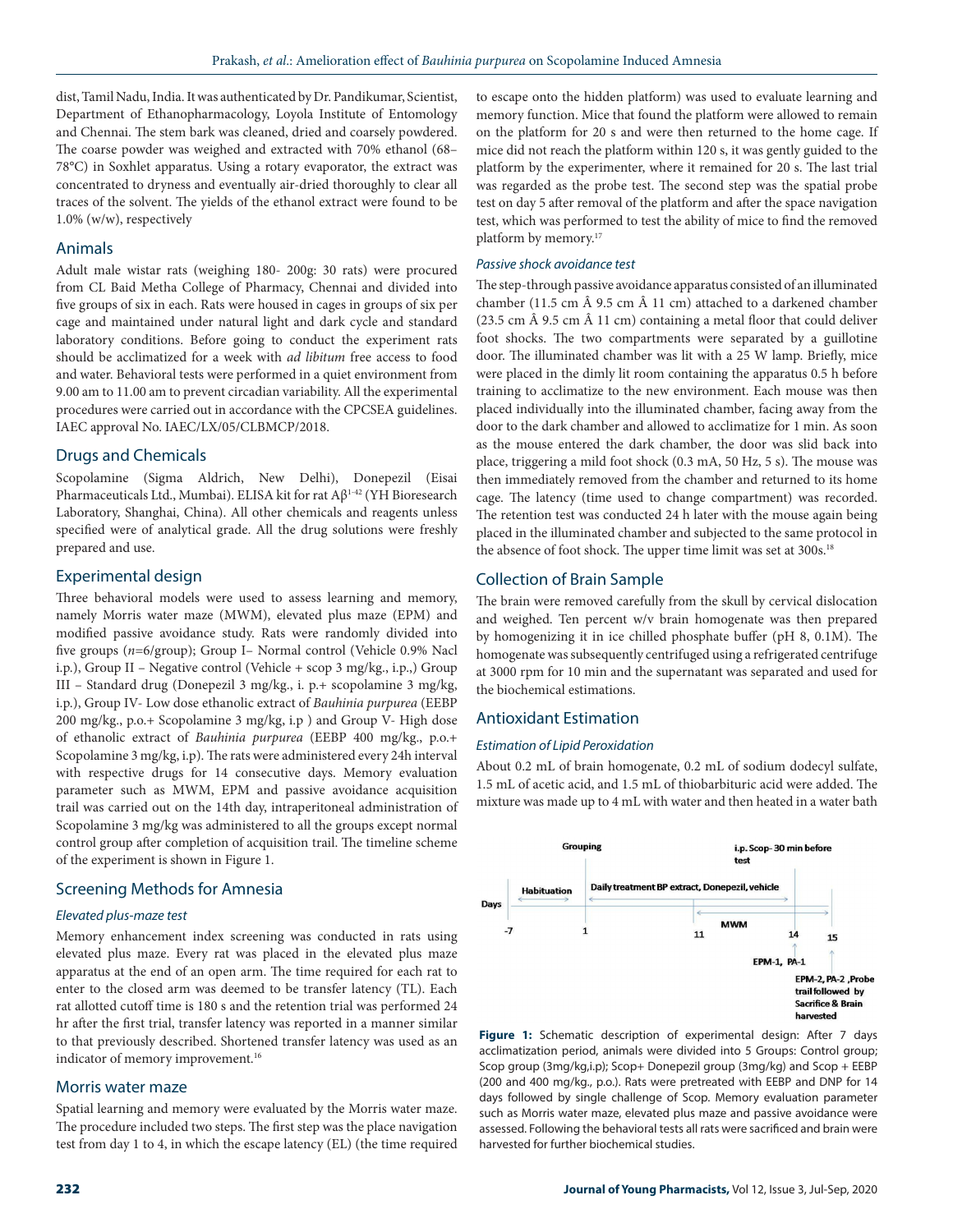at 95°C for 60 min. After cooling, 1 mL of water and 5 mL of nbutanol/ pyridine mixture were added and shaken vigorously. After centrifugation at 4000 rpm for 10 min, the organic layer was taken and its absorbance was read at 532 nm. The levels were expressed as nmoles of MDA/min/ mg protein in brain homogenate.19

### *Estimation of Reduced Glutathione*

The reaction mixture containing 1 mL of phosphate buffer, 0.5 mL of ethylenediamine tetra acetic acid (EDTA), 0.5 mL of oxidized glutathione and 0.2 mL of NADPH was made up to 3 mL with distilled water. After the addition of 0.1 mL of tissue homogenate, the change in optical density at 340 nm was monitored for 2 min at 30 s intervals. One unit of the enzyme activity was expressed as moles of NADPH oxidized/ min/mg protein.20

### Neurotransmitters Estimation

#### *Estimation of Acetyl cholinesterase Enzyme in Brain*

Twenty milligram of brain tissue/mL of phosphate buffer was homogenized in a PotterElvehjem homogenizer. About 0.4 mL of brain tissue was added containing 206 mL of 0.1 M phosphate buffer. One hundred microliter of the DTNB reagent was added to the photocell. The absorbance was measured at 412 nm then acetylthiocholine iodide was added. The enzyme activity is expressed as  $\mu$ mol/min/mg tissue.<sup>21</sup>

### *Estimation of β – Amyloid (Aβ1-42)*

Homogenized brain in phosphate buffer and centrifuged at 5000 rpm and the supernatant was used for the detection of Aβ142. The absorbance was measured in the multiscan spectrum spectrophotometer at optical density 450 nm.

### *Estimation of Dopamine*

About 0.2 mL of aqueous phase, 0.4 M HCl and 0.1 mL of EDTA/ sodium acetate buffer were added, followed by 0.1 mL of iodine solution for oxidation. The reaction was stopped after 2 min by addition of 0.1 mL Na<sub>2</sub>SO<sub>3</sub> solution. The solution was then heated to 100°C for 6 min when the tissue homogenate reaches room temperature were read using spectrofluorimeter. The readings were taken at 330-375 nm for DA.<sup>22</sup>

#### *Estimation of Serotonin*

Three milliliter of brain homogenate in 0.1mL of hydrochloric acidnbutanol for one minute in glass homogenizer. The sample was centrifuged for 10 min at 2000 rpm. Supernatant phase with 0.2 mL of heptane and 0.025 mL of HCl 0.1 mL was removed and added to the Eppendorf tubes. After 10 min of vigorous shaking, the tubes were centrifuged under the same condition as above to separate the two phases. The aqueous phase was taken and phthaldialdehyde was added. The fluorophore was developed by heating to 100°C for 10 min; after the sample reached the equilibrium, the intensity was measured at 360–470 nm in the spectrofluorimeter.<sup>23</sup>

### Histopathological Studies

The rat brain was collected and isolated with formalin solution 10%. Then, the brains were routinely embedded in paraffin and stained with hematoxylineosin. The hippocampal lesions were assessed microscopically at ×40 magnification

### Statistical Analysis

The results are reported as the mean  $\pm$  SEM of the mean analysis of variance followed by the Tukey's multiple comparison tests were used for comparison. Differences were considered significantly at *P*< 0.05.

### **RESULTS**

### Effect of *Bauhinia purpurea* extract on transfer latency in elevated plus maze

The memory function was tested on long-term spatial memory using the EPM test. Time required for each rat to enter from the open arm into the closed arm was known as the transfer latency period. Scopolamine treated rats produced significantly increased (*P*<0.001) in transfer latency on retention trail compared to control rats which indicates learning and memory impairment. Pretreated with BP extract in both doses (*P*<0.01, *P*<0.001) and Donepezil rats were produced significantly decreased (*P*<0.001) the transfer latency when compared to scopolamine treated rats. (Table 1)

# Effect of *Bauhinia purpurea* extract on escape latency in morris water maze

The escape latency time (ELT) is the time taken by the rats to locate the secret platform in the labyrinth of water that was used as a measure to determine the performance of the treated rats. The scopolamine-treated rats showed significantly prolonged the ELT compared to normal rats on fourth day of the acquisition period. On 5<sup>th</sup> day, time spent in the particular quadrant was significantly reduced compared to control rats (*P*<0.001). In acquisition trail, pretreatment with BP extract was found significantly decrease the ELT when compared to Scopolamine treated rats. On day five, BP extracts (*P*<0.01, *P*<0.001) and Donepezil (*P*<0.001) pretreatment groups exhibited significantly increased time spent in the target quadrant compared with scopolamine rats (Table 1).

# Effect of *Bauhinia purpurea* extract on latency time in passive avoidance test

On Day 1, Scopolamine treated rats resulted in a significantly (*P*<0.001) shorter latency time compared with the control group. The shorter retention latency suggests impairment in learning and memory. Pretreated with BP extracts (*P*<0.01, *P*<0.001) and Donepezil rats significantly (*P*<0.001) increased the latency time compared with the scopolamine rats. (Table 1).

### Effect of *Bauhinia purpurea* extract on scopolamine induced oxidative stress

Scopolamine treated rats induced oxidative damage indicated by the significant decreased (*P*<0.001) GSH content and increased (*P*<0.001) the level of MDA in the brain compared to control rats. Pretreated with BP extract and Donepezil treated rats produced significantly decreased the MDA level (*P*<0.01, *P*<0.001 and *P*<0.001) and increased the GSH level (*P*<0.001) compared to Scopalamine treated rats (Figure 2a, b).

### Effect of *Bauhinia purpurea* extract on scopolamine induced Acetylcholinestrease level

Rats were treated with single administration of Scopolamine rats significantly increased (*P*<0.001) the AChE activity compared to normal control rats. Treatment with *Bauhinia purpurea* extracts and Donepezil rats significantly (*P*<0.01, *P*<0.001 and *P*<0.001) reverse the Scopolamine induced increase the AChE activity (Figure 3a).

# Effect of *Bauhinia purpurea* extract on scopolamine induced β amyloid<sup>1-42</sup> level in brain homogenate

The concentration of  $\beta$  amyloid<sup>1-42</sup> level increased significantly in the treatment of scopolamine treated compared to control rats (*P*<0.001). Pretreatment with *Bauhinia purpurea* extract and Donepezil rats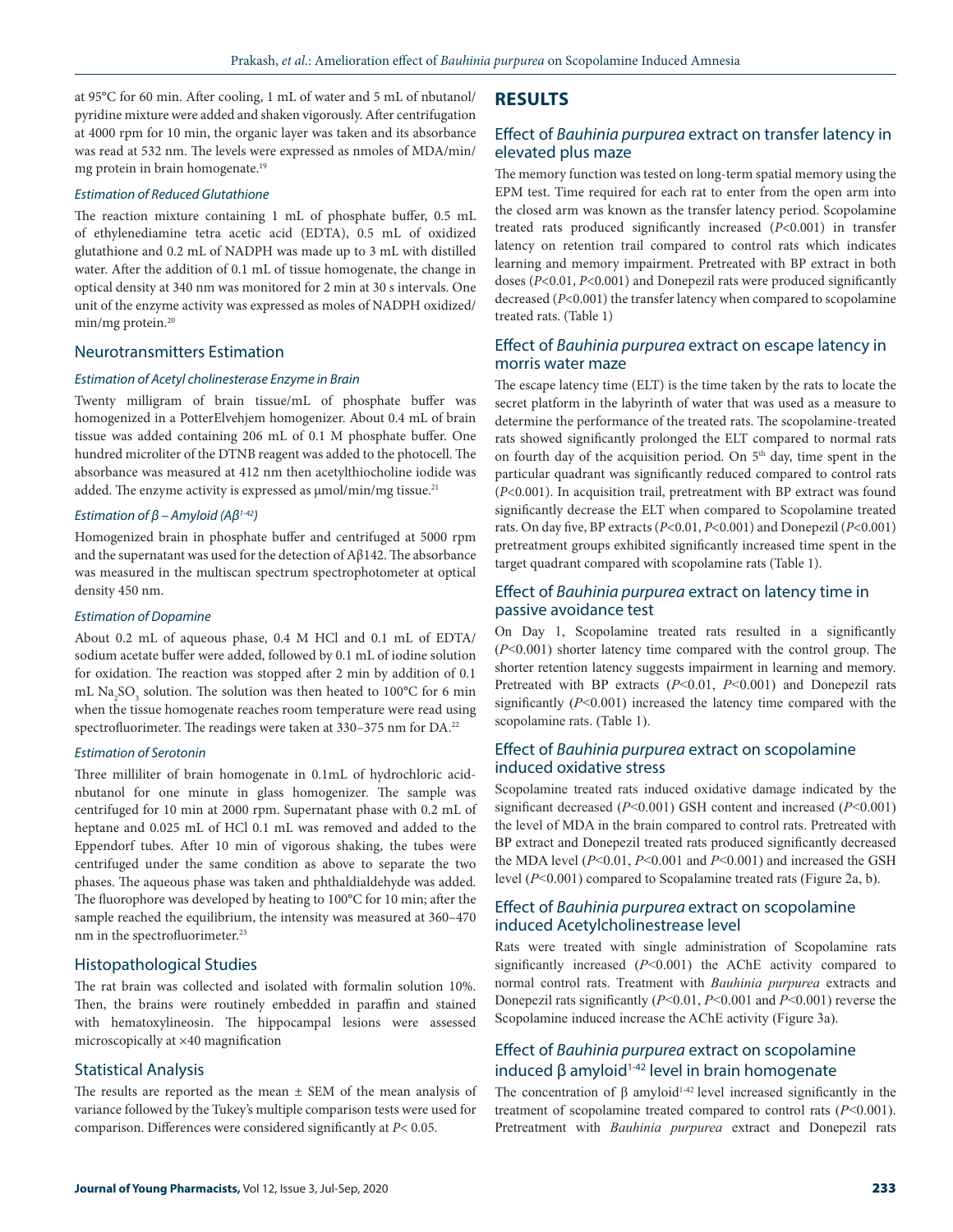significantly decreased the concentration of  $A\beta$ <sup>1-42</sup> as compared to scopolamine treated group (Figure 3b).

# Effect of *Bauhinia purpurea* extract on scopolamine induced dopamine and serotonin level in brain homogenate

Scopolamine treated rats significantly altered the levels of neurochemicals such as DA and 5-HT in the rat's brain hippocampus region. Specifically, the level of DA and 5-HT increased significantly (*P*<0.001) compared to control rats. Nevertheless, high dose of *Bauhinia purpurea* (*P*<0.05 and *P*<0.01) and Donepezil rats (*P*<0.01) significantly reversed the both the neurochemicals level such as DA and 5-HT produced by scopolamine treated rats (Table 2).

# Effect of *Bauhinia purpurea* extract on scopolamine induced neuronal damage in hippocampal region

Scopolamine treated rats showed degeneration and decrease in number of neuronal cells along with edema and psychotic nuclei. Pretreated with *Bauhinia purpurea* extract significantly recovered the neurodegeneration, edematous nuclei and congestion of neurons by dose dependently and Donepezil treated rats significantly ameliorate the neurodegeneration and decrease in neuronal cells compared to Scopolamine treated rats (Figure 4).



**Figure 2:** Effect of *Bauhinia purpurea* extract on scopolamine induced oxidative stress a. Reduced Glutathione b. Lipid Peroxidation levels in the rat brain homogenates. Values represent in mean ± SEM (*n*=3): c*P*<0.001 compared to control rats. y*P*<0.01 and z*P*<0.001 compared to Scopolamine rats, one way ANOVA followed by Tukey's post hoc test.



**Figure 3:** Effect of *Bauhinia purpurea* extract on scopolamine induced (a). AChE level (b). β amyloid1 42 level in brain homogenate. Values represent in mean ± SEM (*n*=3): c*P*<0.001 compared to control rats. y*P*<0.01 and z*P*<0.001 compared to Scopolamine rats using one way ANOVA followed by Tukey's post hoc test.

# **DISCUSSION**

In the Indian medical system, *bauhinia purpurea* was prescribed for various nervous-related disorders, including convulsions, delirium, asthma and anti-inflammatory agents, $24,25$  but no neuroprotective research has been investigated till date. Our current study reveals the first evidence that *Bauhinia purpurea* (stem bark) has antiamnesic effect on scopolamine induced amnesia in rats. The effect BP extract was assessed by screening methods including Morris water maze, elevated plus maze, passive avoidance were performed. Additionally, using the homogenates of brain tissues levels of neurochemicals, oxidative markers, histopathological studies were also performed.

In the present study, to evaluate the effect of BP extract on Scop-induced amnesia in rats, three types of cognitive memory tasks such as EPM,<sup>26,27</sup> MWM<sup>28</sup> and Passive Avoidance Task<sup>29</sup> were used. For the time, BP extract treatment was found to strongly improve the impaired memory in the Scop-treated rats in the EPM task which indicates the long-term animal spatial memory enhancing effects. Scopolamine-treated rats increased the latency duration of escape during the acquisition process and decreased in the time spent in the probe trail in the target quadrant. Treatment with BP extract reverse the Scop- induced memory deficits in acquisition trail as well as on probe trail. The rat goes into the dark chamber, gets a painful electric shock in the first trial. Indeed, the animal's ability to learn and memorize was demonstrated by avoiding entry into the dark chamber.<sup>30</sup> The results of the current study reveal that Scop- treated rats significantly reduced the latency time in the passive avoidance test and learning and memory function deficits. It is consistent with previous results that systemic administration of Scopproduced impaired in cognitive function in rodents and humans.<sup>31</sup> Scopinduced memory deficits were reversed by pretreatment with *Bauhinia purpurea* extract proven the antiamnesic effect based on the behavioural study. In our *in vivo* study as mentioned earlier studies could reverse scopolamine-induced memory impairment.<sup>32</sup>

Scop-induced amnesia has also been linked with enhanced oxidative stress damage in the brain particularly in the region of hippocampus it is



**Figure 4:** Histopathological photographs of hippocampal region a. Normal control b. Scopalamine c. Donepezil d. EEBP low dose e. EEBP high dose. Degeneration and decrease in number of neuronal cells along with edema and pyknotic nuclei in Scop-treated group (Blue arrow)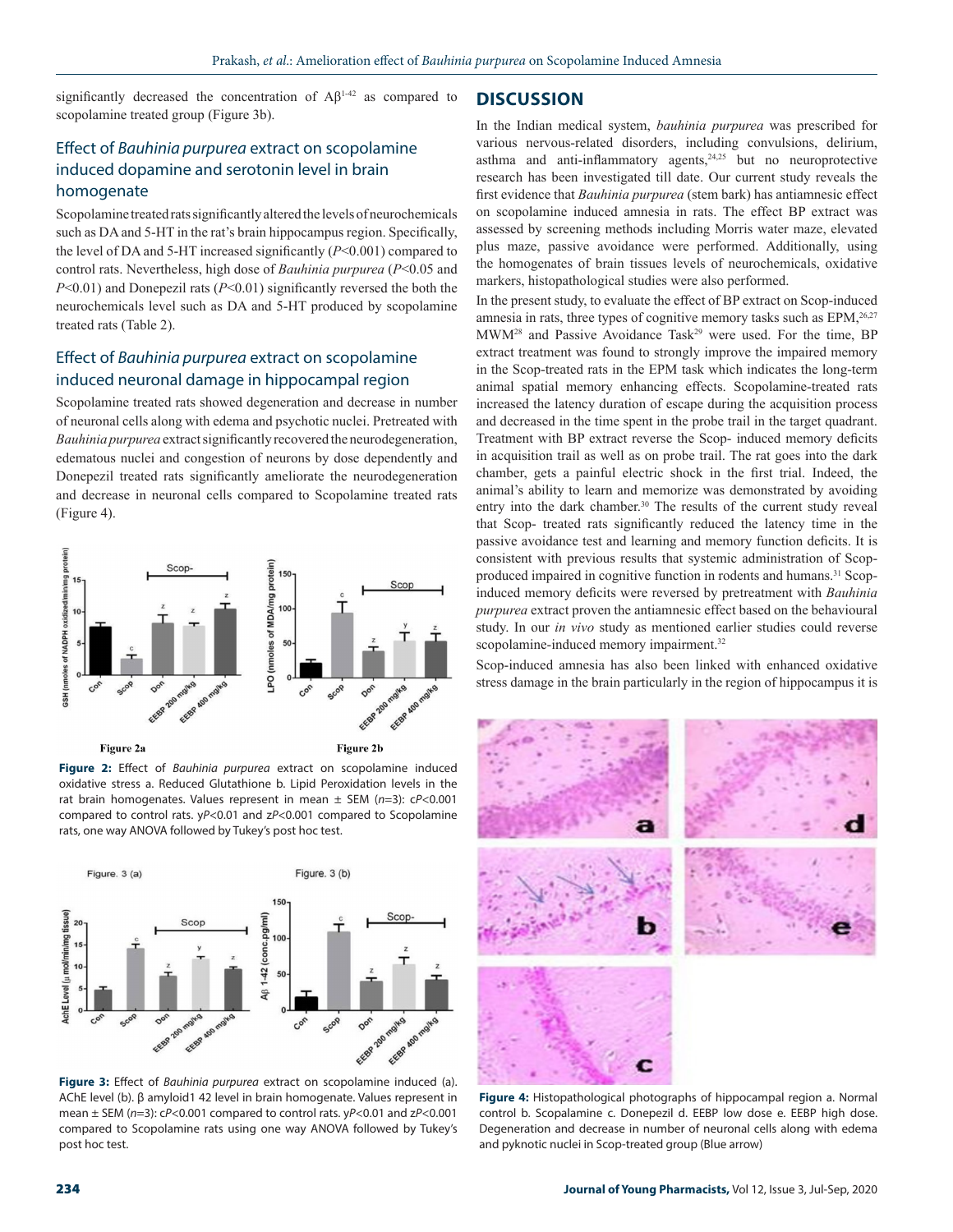| <b>Groups</b>                                 | <b>Transfer Latency (s)</b>   | Time spent in target quadrant (s) | <b>Escape Latency (s)</b>     |
|-----------------------------------------------|-------------------------------|-----------------------------------|-------------------------------|
| Normal control                                | $10.28 + 4.23$                | $5.28 + 2.24$                     | $15.16 \pm 4.56$              |
| Scopalamine control                           | $28.15 + 6.27$                | $1.26 \pm 0.98$                   | $4.67 \pm 1.78$ c             |
| Donepezil $(3mg/kg) +$ Scop $(3$<br>$mg/kg$ ) | $13.27 \pm 2.18$ <sup>2</sup> | $4.98 \pm 1.90$ <sup>z</sup>      | $11.05 \pm 3.68$ <sup>2</sup> |
| EEBP $(200mg/kg)$ + Scop $(3mg/kg)$           | $16.04 + 4.78$ <sup>y</sup>   | $2.62 + 3.26$ Y                   | $7.98 + 4.26$                 |
| EEBP $(400mg/kg)$ + Scop $(3mg/kg)$           | $14.94 \pm 6.20$ <sup>2</sup> | $3.96 \pm 2.46$ <sup>z</sup>      | $10.98 + 2.29$ <sup>z</sup>   |

#### **Table 1: Effect of** *Bauhinia purpurea* **and Donepezil on Elevated Plus maze, Morris water maze and Passive avoidance test in Scop-induced amnesia in rats.**

Values represent in mean  $\pm$  SEM (n=6): <sup>a</sup>P<0.05, <sup>b</sup>P<0.01 and <sup>c</sup>P<0.001 vs control rats. <sup>x</sup>P<0.05, <sup>y</sup>P<0.01 and zP<0.001 vs Veh+ Scopolamine rats, one way ANOVA followed by Tukey's post hoc test.

**Table 2: Effect of** *Bauhinia purpurea* **and Donepezil on brain homogenates neurotransmitters content in Scopinduced amnesia in rats.**

| <b>Groups</b>                          | <b>Brain monoamine neurotransmitters</b> |                         |  |
|----------------------------------------|------------------------------------------|-------------------------|--|
|                                        | Dopamine(ng/mgprotein)                   | Serotonin(ng/mgprotein) |  |
| Normal control                         | $328.12 + 8.96$                          | $596.12 + 8.78$         |  |
| Scopalamine control                    | $120.96 \pm 12.10$ c                     | $185.10 \pm 5.45$ c     |  |
| Donepezil $(3mg/kg) +$ Scop $(3mg/kg)$ | $252.10+6.46$ Y                          | $306.05 + 12.67$        |  |
| EEBP $(200mg/kg)$ + Scop $(3mg/kg)$    | $140.18 \pm 13.26$                       | $214.16 \pm 9.75$       |  |
| EEBP $(400mg/kg)$ + Scop $(3mg/kg)$    | $210.46 \pm 8.12$ x                      | $290.48 + 13.67$ y      |  |

Values represent in mean ± SEM (n=6): c*P*<0.001 compared to control rats. y*P*<0.01 and z*P*<0.001 compared to Scopolamine rats using one way ANOVA followed by Tukey's post hoc test.

associated with spatial learning and memory.33 Natural antioxidants are thought to be substances capable of protecting the neuronal cells from oxidative stress induced neuronal death or harm leading to cognitive deficits.<sup>34</sup> Our current findings showed that Scop- treated group significantly increased the oxidative stress in the rat brain homogenate, as demonstrated by an increased lipid peroxidation and a reduced non-enzymatic antioxidant GSH material. Pretreated with EEBP rats attenuated the increased level of LPO and elevated the GSH content compared with Scopolamine treated group. It well confirmed with the previous studies.<sup>35</sup>

In this study EEBP was assessed for inhibition of AChE activity, it is one of the key targets for AD therapy. Increased AChE activity contributes to a decreased level of ACh and thus neurological disorders associated with cholinergic deficiencies as seen in AD patients.<sup>36</sup> Previous research suggested that scopolamine increases the production of AChE in both the hippocampus and cortex.<sup>37-39</sup> Pretreated with BP extract administration significantly decreased the AChE level compared to Scopolamine treated rats. Previous report support for our present study flavonoids such as Quercetin, Kaempferol, luteolin and apigenin inhibited APP cleavage and proved to be effective anti-AD and had neuroprotective effects. Plaque deposition in extracellular spaces by aggregation of β amyloid protein in the brain tissue is characterized by cognitive impairment. Consistent with previous findings supports for our results showed that treatment with scopolamine increase the β amyloid  $_{1-42}$  level in the brain tissue as compared with the control rats. Pretreated with BP extract attenuated the scopolamine induced elevated levels Aβ. Earlier studies found that phytoconstituents such as alkaloids have beneficial effects on learning and memory through stimulation of cholinergic neuronal transmission and research suggested that scopolamine increases the production of AChE in both the hippocampus and cortex.40

Several studies were reported that neurochemicals such as DA, 5-HT, ACh and NE affects the learning and memory. Previous research

suggested that scopolamine increases the production of AChE, DA and 5-HT in both the hippocampus and cortex.<sup>41-43</sup> Current research reveals that pretreated with BP extract alter the brain neurotransmitter levels compared with scopolamine group. The neuronal damage, hippocampal edema, pyknotic cells and neuro fibrillary tangles were observed in scopolamine treated rats while groups pretreated with donepezil, BP extracts protected neurons by reversing the damage induced by scopolamine.

# **CONCLUSION**

The observed neuroprotective and enhanced the improved in cognitive performance due to the decreased in the levels of AChE, β amyloid, restored the neurotransmitters and prevent the oxidative damage in rat brain homogenates. These findings thus provide evidence for the potential of BP extract as a natural alternative treatment for amnesia.

# **ACKNOWLEDGEMENT**

I wish to acknowledge the management of Crescent School of Pharmacy, B. S. Abdur Rahman Crescent Institute of Science and Technology, Vandalur, Chennai.

# **CONFLICT OF INTEREST**

All authors declare no conflict of interest.

### **ABBREVIATIONS**

**Scop:** Scopalamine; **AD:** Alzhemier's Disease; **EEBP:** Ethanolic extract of *Bauhinia purpurea*; **LPO:** Lipid peroxidation.

### **REFERENCES**

1. Kwon SH, Lee HK, Kim JA, Hong SI, Kim HC, Jo TH, *et al.* Neuroprotective effects of chlorogenic acid on scopolamineinduced amnesia via antiacetylcholineste